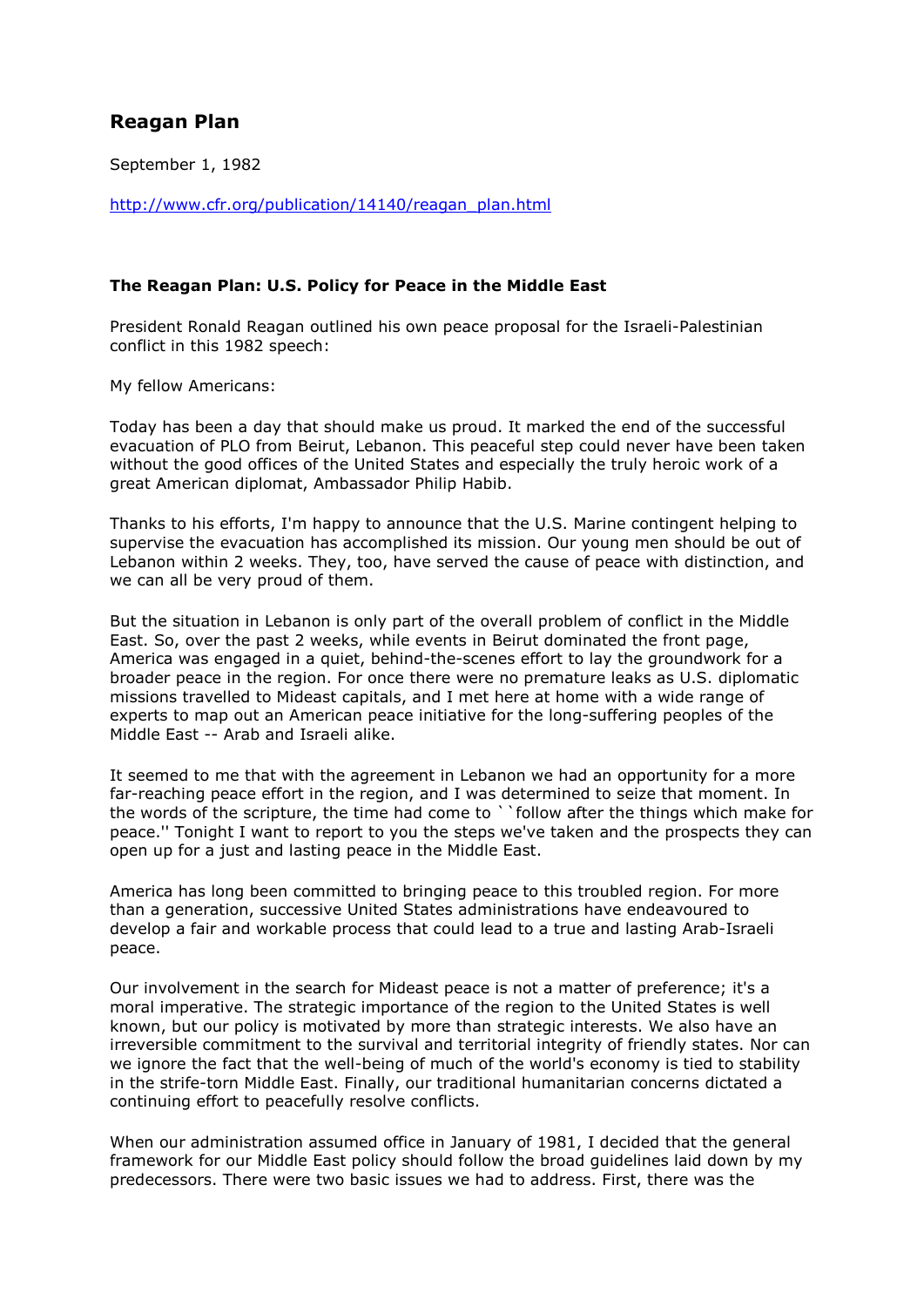strategic threat to the region posed by the Soviet Union and its surrogates, best demonstrated by the brutal war in Afghanistan, and, second, the peace process between Israel and its Arab neighbours.

With regard to the Soviet threat, we have strengthened our efforts to develop with our friends and allies a joint policy to deter the Soviets and their surrogates from further expansion in the region and, if necessary, to defend against it.

With respect to the Arab-Israeli conflict, we've embraced the Camp David framework as the only way to proceed. We have also recognized, however, solving the Arab-Israeli conflict in and of itself cannot assure peace throughout a region as vast and troubled as the Middle East.

Our first objective under the Camp David process was to ensure the successful fulfilment of the Egyptian-Israeli peace treaty. This was achieved with the peaceful return of the Sinai to Egypt in April 1982. To accomplish this, we worked hard with our Egyptian and Israeli friends and, eventually, with other friendly countries to create the multinational force which now operates in the Sinai. Throughout this period of difficult and timeconsuming negotiations, we never lost sight of the next step of Camp David -- autonomy talks to pave the way for permitting the Palestinian people to exercise their legitimate rights. However, owing to the tragic assassination of President Sadat and other crises in the area, it was not until January 1982 that we were able to make a major effort to renew these talks.

Secretary of State Haig and Ambassador Fairbanks made three visits to Israel and Egypt early this year to pursue the autonomy talks. Considerable progress was made in developing the basic outline of an American approach which was to be presented to Egypt and Israel after April.

The successful completion of Israel's withdrawal from Sinai and the courage shown on this occasion by Prime Minister Begin and President Mubarak in living up to their agreements convinced me the time had come for a new American policy to try to bridge the remaining differences between Egypt and Israel on the autonomy process. So, in May I called for specific measures and a timetable for consultations with the Governments of Egypt and Israel on the next steps in the peace process. However, before this effort could be launched, the conflict in Lebanon pre-empted our efforts.

The autonomy talks were basically put on hold while we sought to untangle the parties in Lebanon and still the guns of war. The Lebanon war, tragic as it was, has left us with a new opportunity for Middle East peace. We must seize it now and bring peace to this troubled area so vital to world stability while there is still time. It was with this strong conviction that over a month ago, before the present negotiations in Beirut had been completed, I directed Secretary of State Shultz to again review our policy and to consult a wide range of outstanding Americans on the best ways to strengthen chances for peace in the Middle East.

We have consulted with many of the officials who were historically involved in the process, with Members of the Congress, and with individuals from the private sector. And I have held extensive consultations with my own advisers on the principles that I will outline to you tonight.

The evacuation of the PLO from Beirut is now complete, and we can now help the Lebanese to rebuild their war-torn country. We owe it to ourselves and to posterity to move quickly to build upon this achievement. A stable and revived Lebanon is essential to all our hopes for peace in the region. The people of Lebanon deserve the best efforts of the international community to turn the nightmares of the past several years into a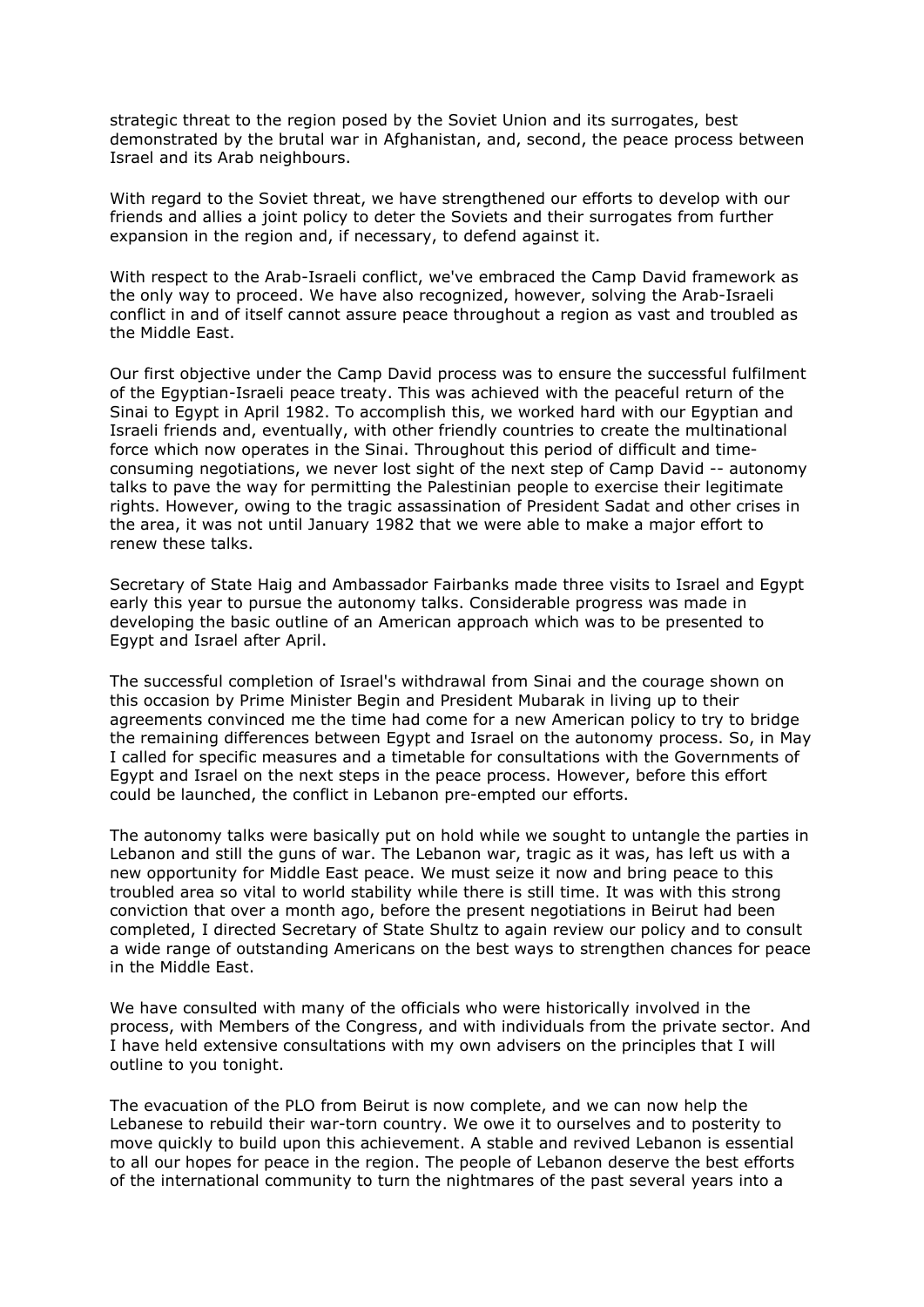new dawn of hope. But the opportunities for peace in the Middle East do not begin and end in Lebanon. As we help Lebanon rebuild, we must also move to resolve the root causes of conflict between Arabs and Israelis.

The war in Lebanon has demonstrated many things, but two consequences are key to the peace process. First, the military losses of the PLO have not diminished the yearning of the Palestinian people for a just solution of their claims; and, second, while Israel's military successes in Lebanon have demonstrated that its armed forces are second to none in the region, they alone cannot bring just and lasting peace to Israel and her neighbours.

The question now is how to reconcile Israel's legitimate security concerns with the legitimate rights of the Palestinians. And that answer can only come at the negotiating table. Each party must recognize that the outcome must be acceptable to all and that true peace will require compromises by all.

So, tonight I'm calling for a fresh start. This is the moment for all those directly concerned to get involved -- or lend their support -- to a workable basis for peace. The Camp David agreement remains the foundation of our policy. Its language provides all parties with the leeway they need for successful negotiations.

I call on Israel to make clear that the security for which she yearns can only be achieved through genuine peace, a peace requiring magnanimity, vision, and courage.

I call on the Palestinian people to recognize that their own political aspirations are inextricably bound to recognition of Israel's right to a secure future.

And I call on the Arab States to accept the reality of Israel -- and the reality that peace and justice are to be gained only through hard, fair, direct negotiation.

In making these calls upon others, I recognize that the United States has a special responsibility. No other nation is in a position to deal with the key parties to the conflict on the basis of trust and reliability.

The time has come for a new realism on the part of all the peoples of the Middle East. The State of Israel is an accomplished fact; it deserves unchallenged legitimacy within the community of nations. But Israel's legitimacy has thus far been recognized by too few countries and has been denied by every Arab State except Egypt. Israel exists; it has a right to exist in peace behind secure and defensible borders; and it has a right to demand of its neighbours that they recognize those facts.

I have personally followed and supported Israel's heroic struggle for survival, ever since the founding of the State of Israel 34 years ago. In the pre-1967 borders Israel was barely 10 miles wide at its narrowest point. The bulk of Israel's population lived within artillery range of hostile Arab armies. I am not about to ask Israel to live that way again.

The war in Lebanon has demonstrated another reality in the region. The departure of the Palestinians from Beirut dramatizes more than ever the homelessness of the Palestinian people. Palestinians feel strongly that their cause is more than a question of refugees. I agree. The Camp David agreement recognized that fact when it spoke of the legitimate rights of the Palestinian people and their just requirements.

For peace to endure it must involve all those who have been most deeply affected by the conflict. Only through broader participation in the peace process, most immediately by Jordan and by the Palestinians, will Israel be able to rest confident in the knowledge that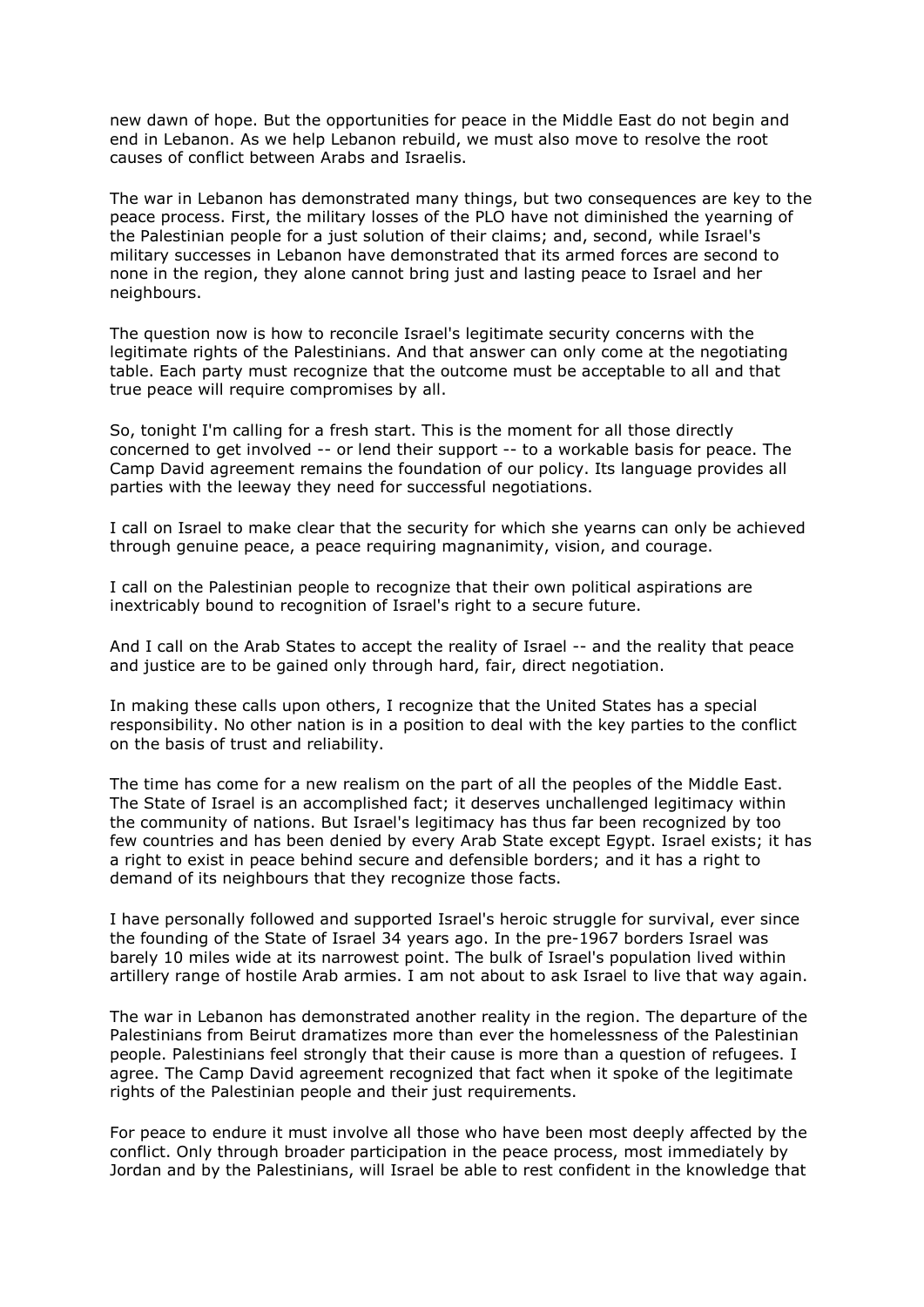its security and integrity will be respected by its neighbours. Only through the process of negotiation can all the nations of the Middle East achieve a secure peace.

These, then, are our general goals. What are the specific new American positions, and why are we taking them? In the Camp David talks thus far, both Israel and Egypt have felt free to express openly their views as to what the outcome should be. Understandably their views have differed on many points. The United States has thus far sought to play the role of mediator. We have avoided public comment on the key issues. We have always recognized and continue to recognize that only the voluntary agreement of those parties most directly involved in the conflict can provide an enduring solution. But it's become evident to me that some clearer sense of America's position on the key issues is necessary to encourage wider support for the peace process.

First, as outlined in the Camp David accords, there must be a period of time during which the Palestinian inhabitants of the West Bank and Gaza will have full autonomy over their own affairs. Due consideration must be given to the principle of self-government by the inhabitants of the territories and to the legitimate security concerns of the parties involved. The purpose of the 5-year period of transition which would begin after free elections for a self-governing Palestinian authority is to prove to the Palestinians that they can run their own affairs and that such Palestinian autonomy poses no threat to Israel's security.

The United States will not support the use of any additional land for the purpose of settlements during the transitional period. Indeed, the immediate adoption of a settlement freeze by Israel, more than any other action, could create the confidence needed for wider participation in these talks. Further settlement activity is in no way necessary for the security of Israel and only diminishes the confidence of the Arabs that a final outcome can be freely and fairly negotiated.

I want to make the American position well understood. The purpose of this transitional period is the peaceful and orderly transfer of authority from Israel to the Palestinian inhabitants of the West Bank and Gaza. At the same time, such a transfer must not interfere with Israel's security requirements.

Beyond the transition period, as we look to the future of the West Bank and Gaza, it is clear to me that peace cannot be achieved by the formation of an independent Palestinian state in those territories, nor is it achievable on the basis of Israeli sovereignty or permanent control over the West Bank and Gaza. So, the United States will not support the establishment of an independent Palestinian state in the West Bank and Gaza, and we will not support annexation or permanent control by Israel.

There is, however, another way to peace. The final status of these lands must, of course, be reached through the give and take of negotiations. But it is the firm view of the United States that self-government by the Palestinians of the West Bank and Gaza in association with Jordan offers the best chance for a durable, just, and lasting peace. We base our approach squarely on the principle that the Arab-Israeli conflict should be resolved through negotiations involving an exchange of territory for peace.

This exchange is enshrined in United Nations Security Council Resolution 242, which is, in turn, incorporated in all its parts in the Camp David agreements. U.N. Resolution 242 remains wholly valid as the foundation stone of America's Middle East peace effort. It is the United States position that, in return for peace, the withdrawal provision of Resolution 242 applies to all fronts, including the West Bank and Gaza. When the border is negotiated between Jordan and Israel, our view on the extent to which Israel should be asked to give up territory will be heavily affected by the extent of true peace and normalization, and the security arrangements offered in return.